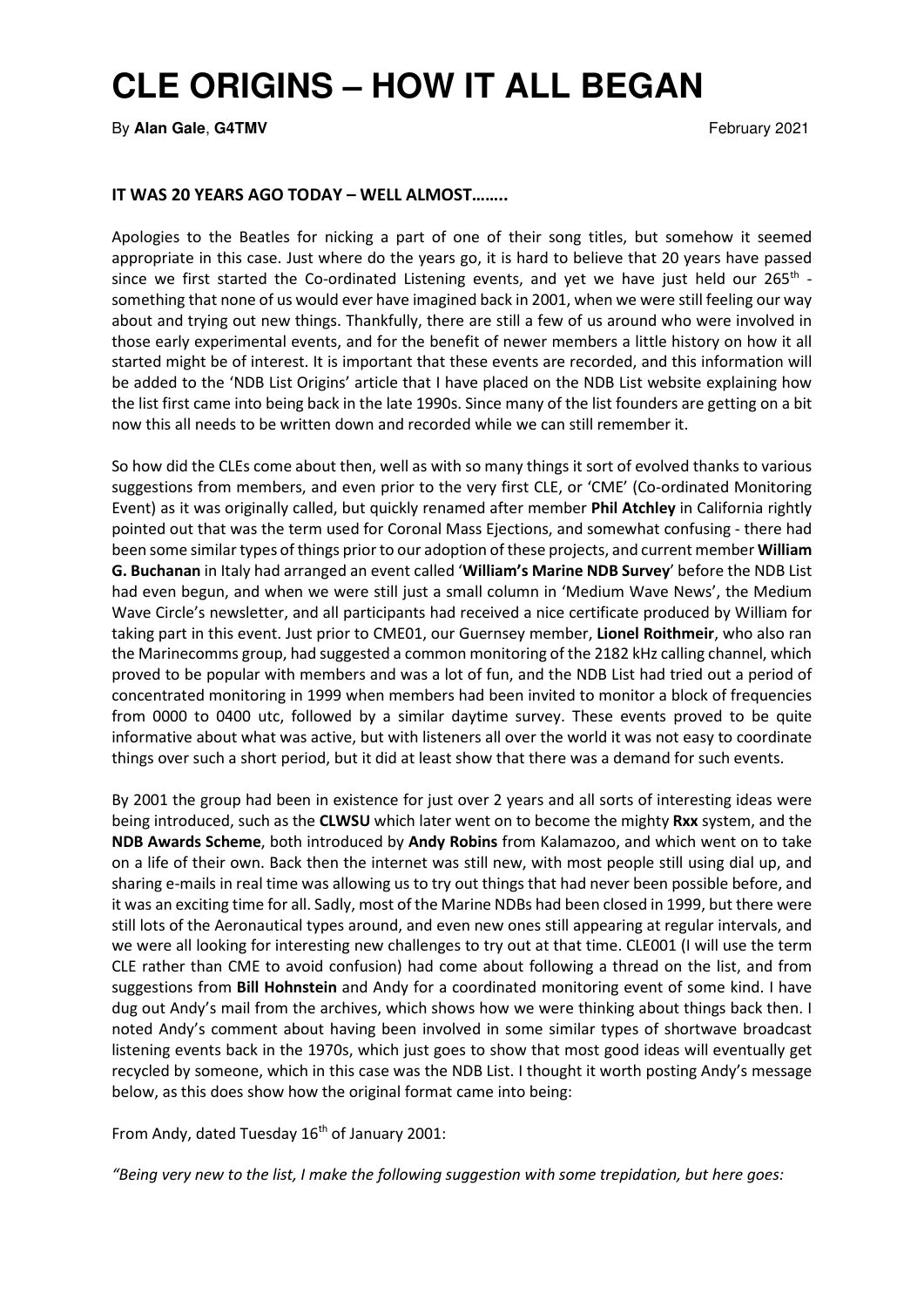Bill (K0HA) and Alan (G4TMV) have suggested a coordinated monitoring event in which all interested listen to a set of frequencies during a given day and time period. I was involved in several events like this back in the late 1970's while I was a shortwave broadcast DXer and they were a lot of fun.

I assume that weekends are best for most people. So, I offer the following proposal:

Monitor 190-350 kHz from 2300 UTC 19 January to 2300 UTC 20 January, and 350-535 kHz from 2300 20 January to 2300 21 January. This should give everyone a good shot at DX no matter where they're located. With a little help from "Mr. Doughnut," we should be able to catch some interesting beacons.

The only other "rule" I would propose is that those who wish to participate should report ALL beacons heard, even 24-hour local "pests". One person's nuisance is another's rare DX.

Unless there are objections, I will follow the above and send the results to the list ASAP. I hope others will do so too. I think we'll all have a lot of fun and add a few to our logbooks.

Regards,

Andy Robins KB8QGF Kalamazoo, Michigan USA

Bill followed this up by suggesting that a much narrower frequency range should be monitored, as one cannot give a detailed study of such a large range of frequencies during a short period. Eventually we settled on a 20 kHz range covering 380 to 400 kHz, and over a two-day period, thanks to another useful suggestion by Michael Oexner who said:

"My suggestion: pick two consecutive days on a weekend, e.g. Friday and Saturday or Saturday and Sunday. Agree on a relatively narrow frequency segment, say 370 to 400 kHz (or any other). Agree on a common time to listen - two hours in a row should be possible even for the casual listeners or those of us who have to take care of a family and are not looking for a divorce :-) Compare the results obtained on day 1 with the results of day 2. Does this make sense? I hope so :-) If we're having fun with this we could try other, more elaborate schemes."

So, as you can see, the basis for the format for the current CLEs was pretty much formed by then, and 11 members took part in this 'experimental' event, which was then followed up 2 weeks later by CLE002, which covered the frequency range 325 to 335 kHz and ran from the 3<sup>rd</sup> to the 4<sup>th</sup> of February 2001. The general conclusion was that it had been a lot of fun, but what made it work and ensured that it would continue to run on a regular basis rather than just fizzle out after a few events, was the arrival on the scene of our future CLE Co-ordinator Brian Keyte, who having read the various comments after the trial had said:

"I've been thinking about how the results from co-ordinated monitoring events could be put together. It seems to me that one interesting (useful?) way of displaying them would be along the lines of a table. I have 'made one up' below. Down the left hand side are all beacons received during the event, in 'country order' (here, for Europe, going round from Finland to Ireland). Across the top are all the reporters' initials, again in the same 'country order'. The numbers in the table are the time UTC in hh (ignoring minutes) when that beacon was first logged by that reporter. For example reporter 'cd' in Germany first logged beacon RW on 392 kHz at 17:-- UTC. I'm assuming here that this event started for Europe at say 16:00 UTC and ended at say 08:00 next morning (probably most listeners would have two or three listening sessions only). "

Brian had enclosed a table made up from the European results, and continued with:

"I've only dropped in a few made up 'results' - in practice there would be a lot more beacons, reporters and results. If the number of reporters were not too many, all of them could be shown across the page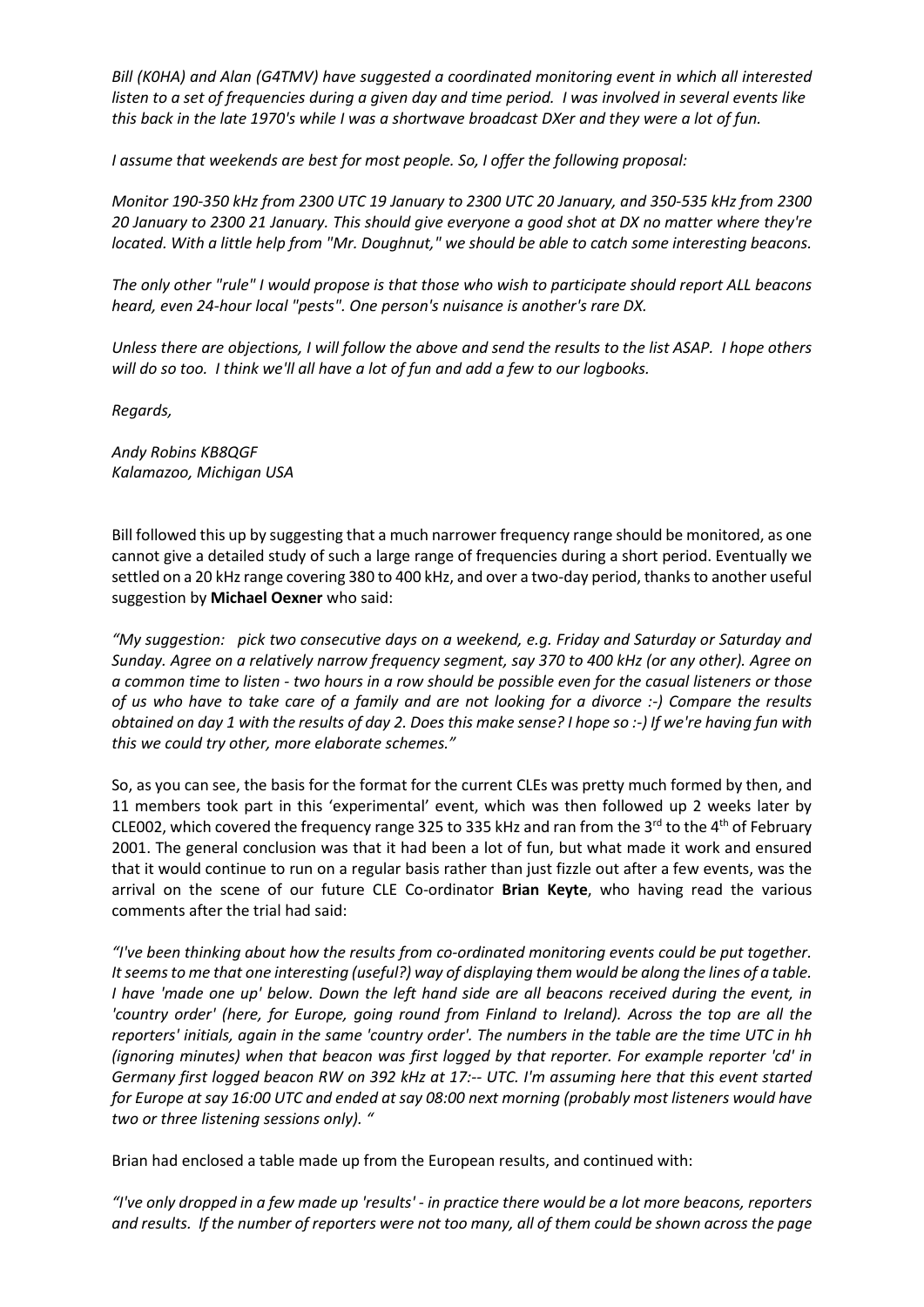of an email like this if everyone can view this Rich Text format OK (so no need for attachments). I'm assuming that States-side results would be dealt with separately from Europe, because of the relatively small overlap. The headings could be repeated so that they didn't page off screen after about 30 beacons. Limiting to a 10 or 20 kHz band would keep the table to a manageable size (as well as allowing the listening to be more concentrated). Showing the results this way easily allows you to see when beacons/countries were first received at about what times and from where, which beacons were easiest to receive, etc.

Of course it would be hopelessly tedious to compile a real table manually. However, if the reporters all followed the same simple log convention such as - Frequency, then Call, then Time, each separated by one or more spaces, followed by anything you liked - it would be fairly easy to copy them all into a database, from which the table (and other things) could be produced without too much manual effort."

On Monday 29<sup>th</sup> of January another post from Brian showed how much thought he had been giving to how the results could be presented, and I have pasted his full message below, which explains this very well:

"Hi all

You may remember that I recently floated the possibility of combining the logs together after a CME and I gave a made-up example of how a summary table of all the results might look (many thanks for your States-side comments, Andrew).

Since then I've had a go at producing a 'real' table from the trial Event on 20/21 January. I imported the logs of Alan, Kathleen, Roger and myself into my Access database and then combined them together to get a table showing when each NDB had been received by each reporter. Alan, Kathleen and Roger have commented helpfully on the initial results and I'd now like to invite your reactions too - good and bad!

Ideally I'd prefer to show the table of results within a normal 'PlainText;' email, but that is causing some problems which might be hard to solve. Alternatives that I have tried are the use of HTML ('Rich Text') and of Excel. I have attached the Excel file of results to this email but I don't know whether most of us can view that. I'm also sending you, as the separate email, the HTML version, which might cause difficulty for some, according to the email software that they use or how it is set up. (It also seems to be MUCH bigger than the Excel-attached version).

It would be good if you could say which (if any) forms of the table can be viewed OK by you. Also please give any views you have on combining CME results in this way, or on how it could be improved.

The process takes the logs as posted to the List - it does not involve my re-typing anything, unless I need to add details of any NDBs that are not already in my database. The European-side logs for the first (trial) CME were predominantly from the British Isles, but it would be really interesting if future events included several logs from around mainland Europe too.

If it's thought worthwhile, I'd be happy to have another go at combining the results from a second CME (maybe one on 3/4 Feb if that's not too soon to get properly organised) hopefully with lots of us taking part. I wouldn't be able to include the State-side logs - if there's enough interest, we could continue to try out the idea in Europe and it could be extended later if successful (probably as separate tables, because there is so little overlap on reception from opposite sides of the Pond).

This was then followed up by a table of logs showing the results in a more familiar format, and these can be found on the CLE Archive page of the NDB List website.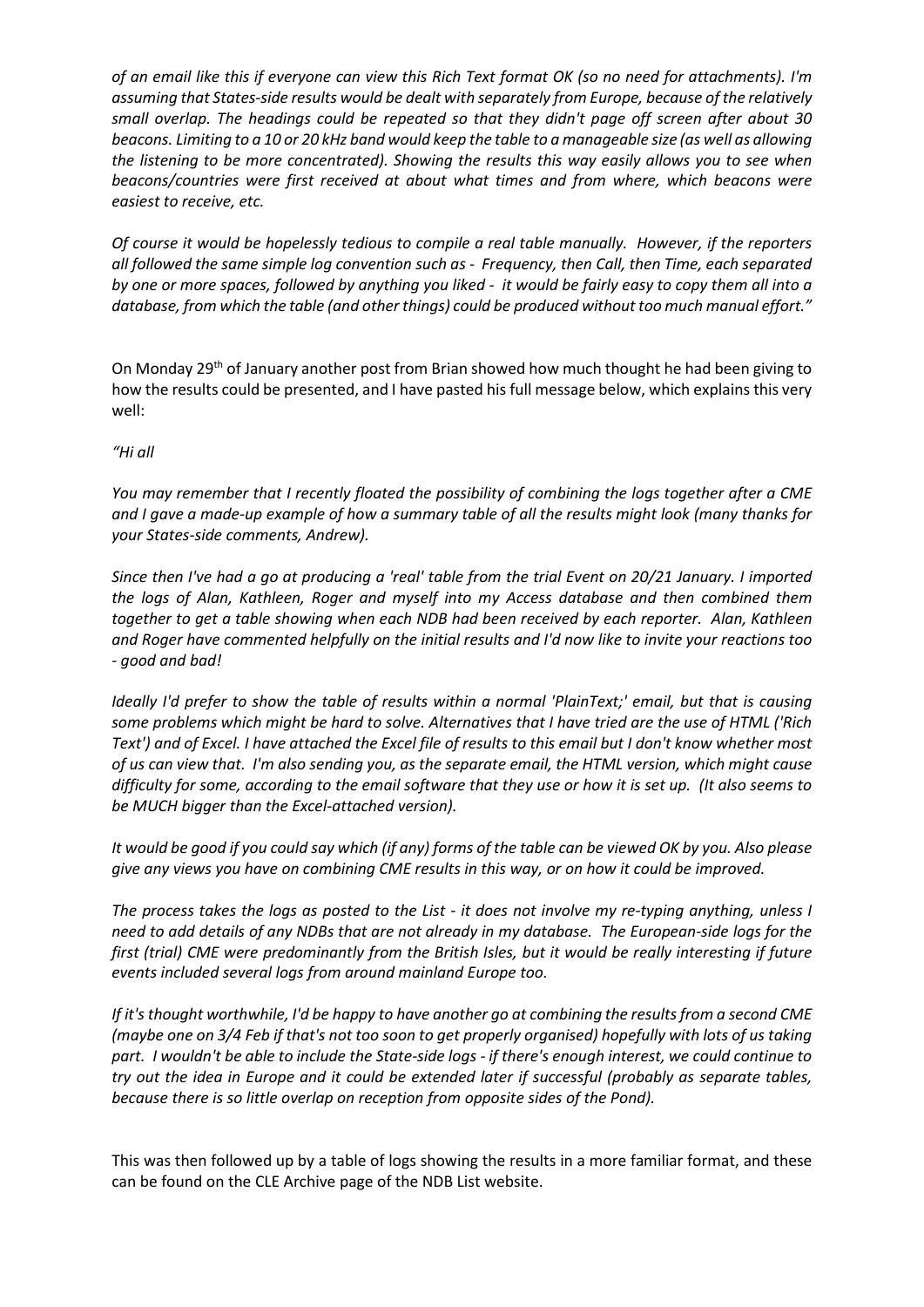Brian also did the same with the results of CLE002, but it was during CLE003 that things really took off, and by then I'd invited Brian to become our CLE Co-ordinator (if only he'd known how much work he was in for), and below is my posting of the 18<sup>th</sup> of February 2001 announcing this:

"The first two CLE's (Co-ordinated Listening Events for our newer members) seemed to go off very well, and a lot of lessons were learned. We now feel ready to make this a regular event, and with a properly scheduled plan and set times and frequencies. To make these easier to plan I thought it would be a good idea to have one person in charge of planning and coordination. I am pleased to say that Brian Keyte has kindly agreed to take on this role for us, and I will leave it Brian to explain his plans, and how this will now work.

Thanks to everyone who has supported the two 'trial' events, and I'm sure that everyone will give lots of support to Brian and the forthcoming CLEs, and if you haven't already participated in one of these before why not try joining in the next one, it's a lot of fun.

Thanks Brian, and over to you........"

Here was Brian's first post in his new role showing the details of CLE003, which was the first to have the format that we all know so well now, and to have the results for all parts of the world included, and this is the reason that we are celebrating CLE003 as the 'official' start of the project rather than CLE001 & CLE002:

Date: Wed, 21 Feb 2001 12:55:38 -0000

Hi all

Our third 'CLE' is this weekend. Here are the final details:

## All Members are invited to email to the List their log of NDB reception. We shall be listening from 335 kHz to 344.9 kHz starting midday on Friday 23rd (local time) and ending midday on Sunday 25th (local time). Please make sure that times and dates are all in UTC. ##

Why not join in, even if you can only spare an hour or so during the 48 hours? It doesn't matter how many - or how few - NDBs you hear and if one of your 'favourite' local NDBs is in the range it will be of interest too. (It's an Event not a Contest!).

I'm hoping to produce the charts, combining everyone's logs, as I did in the second trial and this time I MIGHT be able to do it (separately) for the North America Members as well. To allow easy input from logs without any re-typing here, it would help me a lot if we could all show first, on each line:

DATE(or just day no.), UTC, kHz, then CALL.

However if this is difficult, don't worry - just post your log as usual!

(Here's the reason: The position of these items - as separated by blanks, or maybe dashes, tabs, etc. on a reporter's log really needs to be predictable. Combining the logs afterwards to produce the various charts would get difficult to handle if, for example, LOCATION were shown before one or more of these. This is because Locations can have one, two or more words - if UTC came after Location, the UTC entries would seem to jump about from line to line (maybe 6th word - 8th word, - 6th word - 7th word, etc.).

After DATE, UTC, kHz, then CALL, it doesn't matter what follows, or in what order it is, as I don't normally need to pick up other details. However continuing to put LOCATION after CALL would help a bit, especially for the Stateside logs.